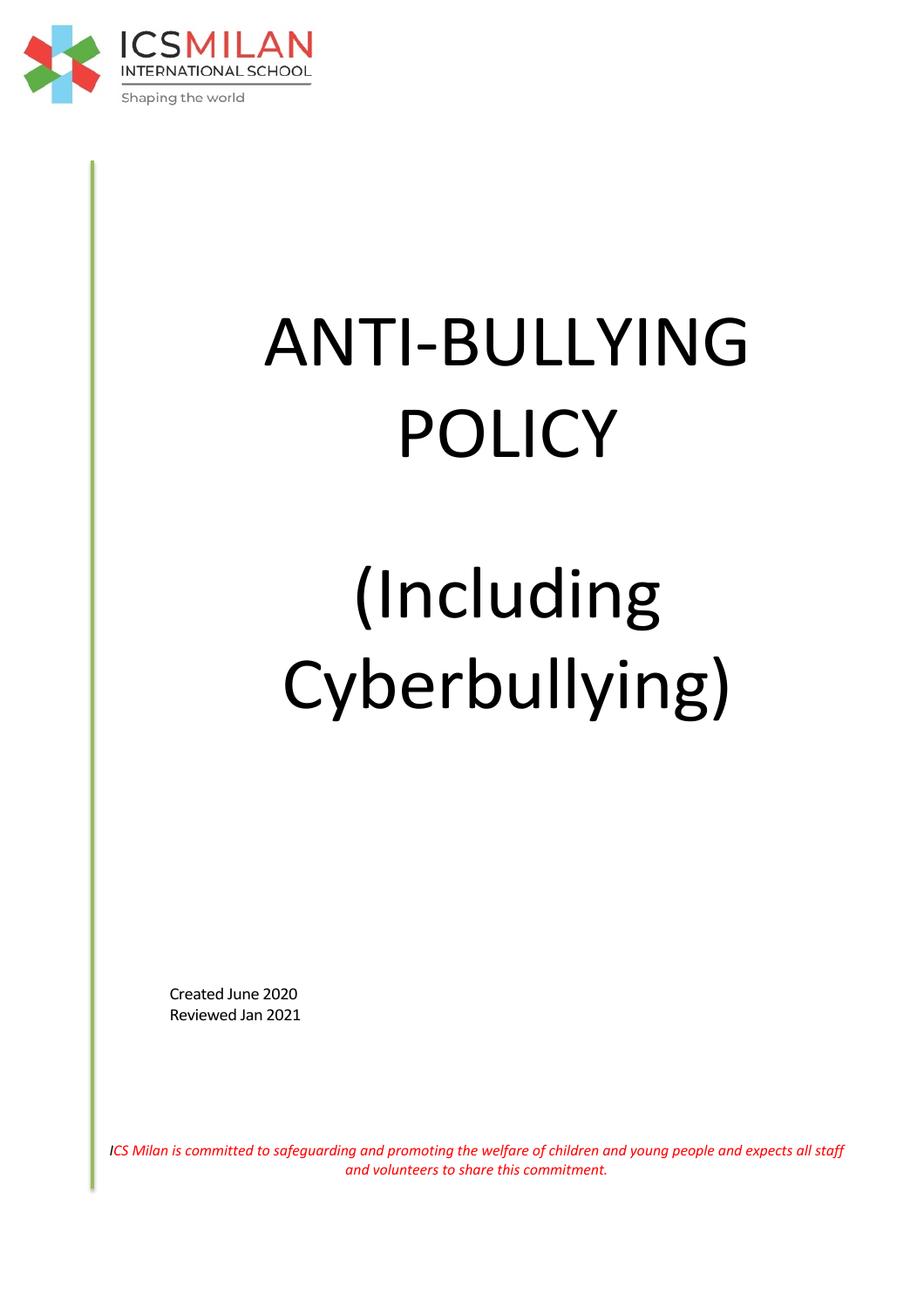

# ICS Milan ANTI-BULLYING POLICY (Including Cyberbullying)

This document should be read in conjunction with the following documents:

- Behaviour Management policy
- School Regulations

#### **Mission Statement**

At ICS we are committed to providing a warm, caring and safe environment for all our children so that they can learn and grow in a relaxed and secure environment. Bullying of any kind is unacceptable and will not be tolerated in our school. We take all incidents of bullying seriously. Everybody has the right to be treated with respect and students who are bullying others need to learn different ways of behaving. We acknowledge that bullying does happen from time to time – indeed, it would be unrealistic to claim that it does not. When bullying does occur, everyone should be able to tell and know that incidents will be dealt with promptly and effectively in accordance with our anti-bullying policy. We are a 'TELLING' school. This means that anyone who knows that bullying is happening is expected to report it.

#### **Aims and Objectives of this Policy**

The aim of this policy is to try and prevent and deal with any behaviour deemed as bullying. The implementation of this policy will create an ethos where bullying is regarded as unacceptable so that a safe and secure environment is created for everyone to learn and work in. All members of the school have a responsibility to recognise bullying when it occurs and take appropriate action in accordance with the school policy. This will happen in the following ways:

- All teaching and non-teaching staff, students and parents/guardians will have an understanding of what bullying is.
- All teaching and non-teaching staff will know what the school policy is on bullying and will consistently and swiftly follow it when bullying is reported.
- All students and parents/guardians will know what the school policy is on bullying and what they can do if bullying occurs.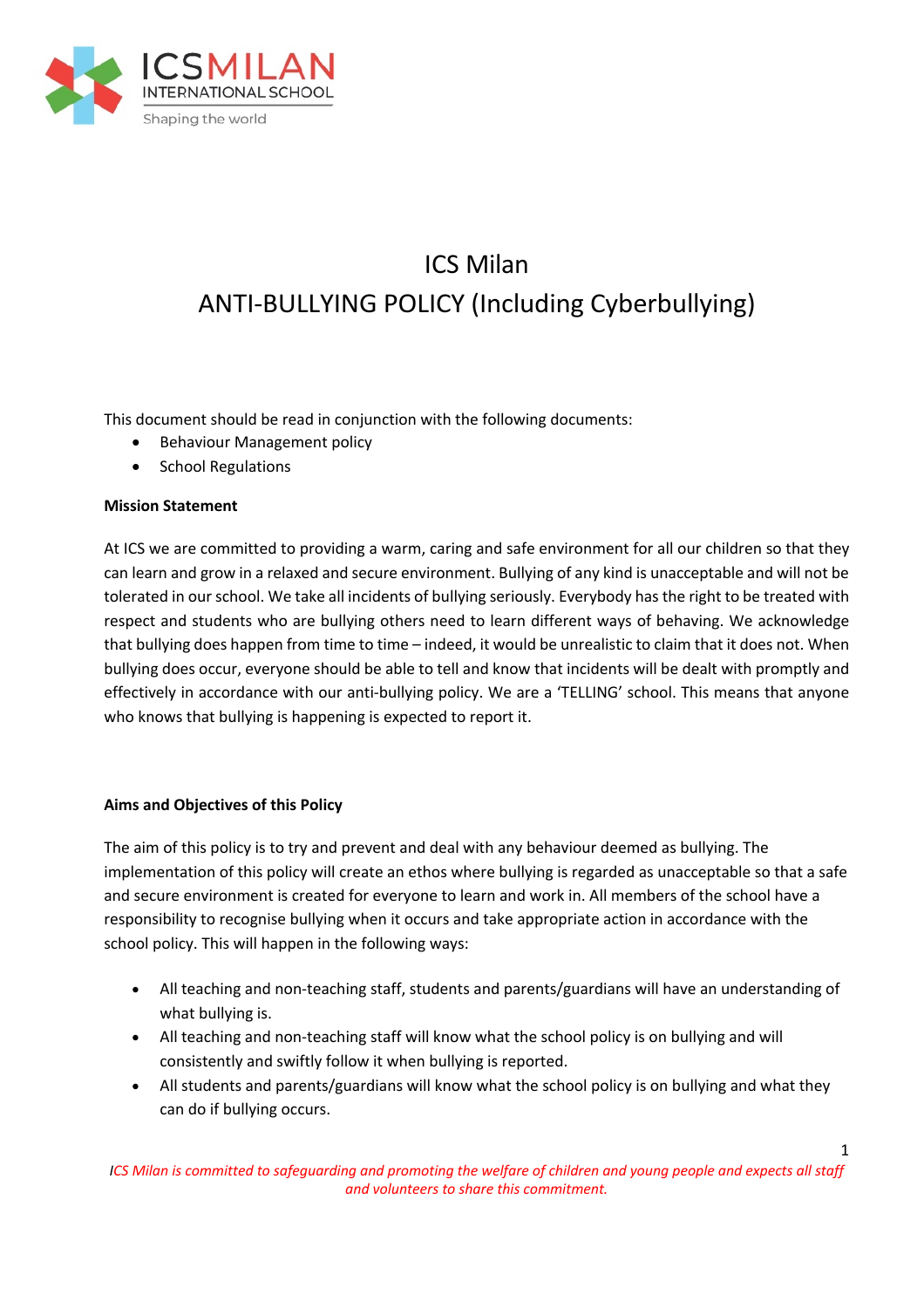

- Students and parents/guardians will be assured that they will be supported when bullying is reported.
- Whole school initiatives (staff training, celebration assemblies etc) and proactive teaching strategies (PHSE lessons, Philosophy for Children, Circle Time etc) will be used throughout the school to reduce the opportunities for bullying to occur.
- A positive, caring ethos will be created within the school environment where everyone can work, play and express themselves, free from the fear of being bullied

### **Part 1**

# **What is Bullying?**

The school has adopted the following collaborative definition of bullying which is our shared understanding of what bullying is:

*Bullying is any deliberate, hurtful, upsetting, frightening or threatening behaviour by an individual or a group towards other people where there is an imbalance of power. It is repeated over a period of time and it is very difficult for the victims to defend themselves (remember STOP – it happens Several Times on Purpose). Bullying is mean and results in worry, fear, pain and distress to the victims.*

#### **Bullying can be:**

- Emotional: being unfriendly, excluding, tormenting (e.g. hiding books, threatening gestures), ridicule, humiliation
- Verbal: name-calling, sarcasm, spreading rumours, threats, teasing, making rude remarks, making fun of someone
- Physical: pushing, kicking, hitting, pinching, throwing stones, biting, spitting, punching or any other forms of violence, taking or hiding someone's things
- Racist: racial taunts, graffiti, gestures, making fun of culture and religion
- Sexual: unwanted physical contact or sexually abusive or sexist comments
- Homophobic: because of/or focusing on the issue of sexuality
- Online/cyber: setting up 'hate websites', sending offensive text messages, emails and abusing the victims via their mobile phones
- Any unfavourable or negative comments, gestures or actions made to someone relating to their disability or special educational needs.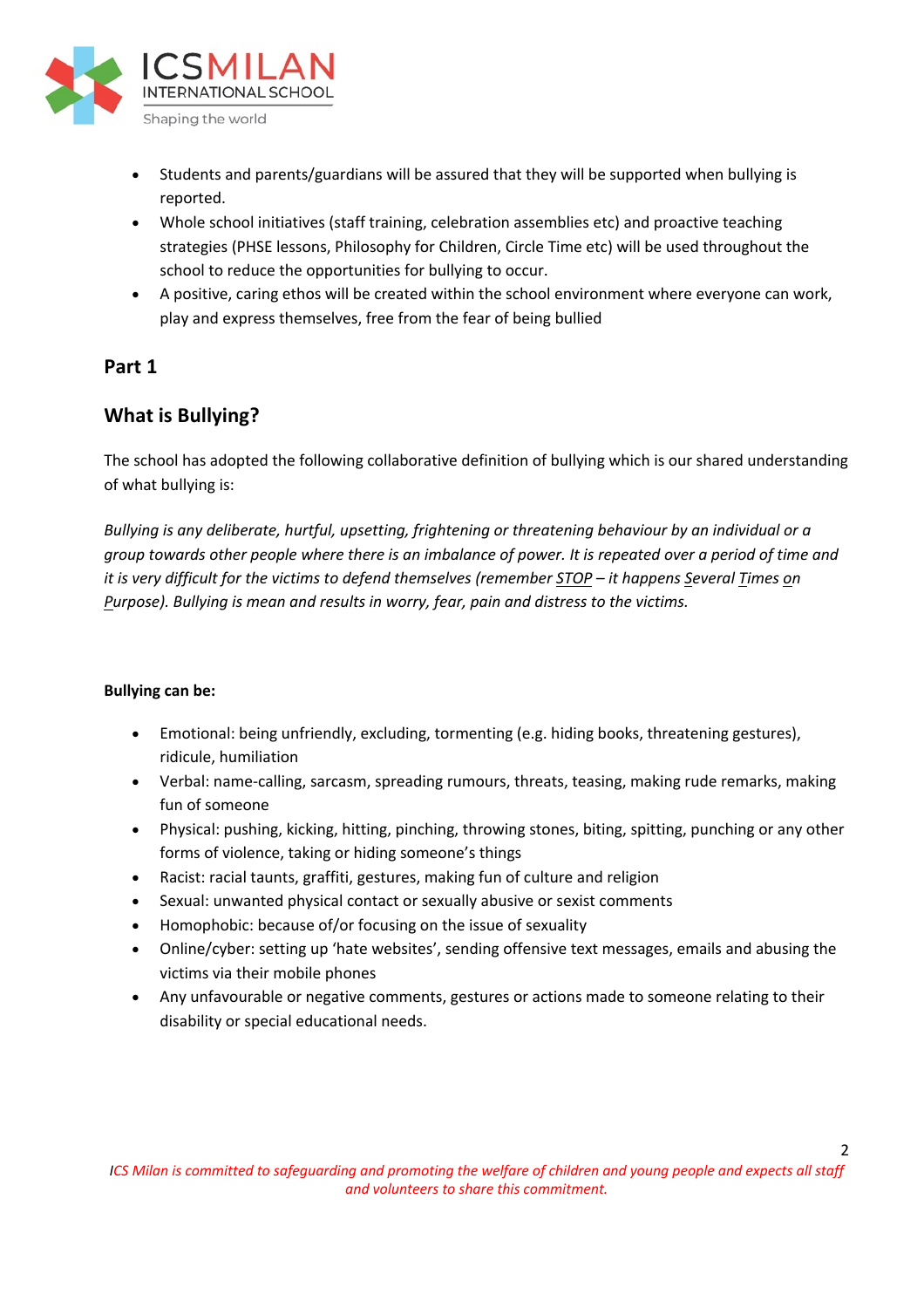

#### **Bullying is not:**

It is important to understand that bullying is not the odd occasion of falling out with friends, name calling, arguments or when the occasional trick or joke is played on someone. It is bullying if it is done several times on purpose. Children sometimes fall out or say things because they are upset. When occasional problems of this kind arise, it is not classed as bullying. It is an important part of children's development to learn how to deal with friendship breakdowns, the odd name calling or childish prank. We all have to learn how to deal with these situations and develop social skills to repair relationships.

#### **Signs and Symptoms**

A student may indicate by signs or behaviour that they are being bullied. Adults should be aware of possible signs that could indicate a reaction to bullying:

- frightened of walking to or from school
- does not want to go on the school / public bus
- asks to be driven to school
- change in usual routine
- unwilling to go to school
- begins to truant
- difficulty sleeping or frequent nightmares
- feels ill in the morning headaches, stomach aches
- becomes withdrawn, anxious, or lacking in confidence
- starts stammering
- attempts or threatens running away, self-harm or suicide
- comes home with clothes torn or books damaged
- has possessions which are damaged or "go missing"
- asks for money or starts stealing money
- continually loses money
- has unexplained cuts or bruises
- becomes aggressive, disruptive or unreasonable
- sudden loss of friends or avoidance of social situations
- bullying other children or siblings
- changes in eating habits skipping meals, binge eating or coming home hungry because they have not eaten lunch
- frightened to say what is wrong
- gives improbable excuses for any of the above
- loss of interest in activities they used to enjoy
- afraid to use the internet or mobile phone
- nervous or jumpy when a message on social media/text is received

In-school behaviour signs:

*ICS Milan is committed to safequarding and promoting the welfare of children and young people and expects all staff and volunteers to share this commitment.*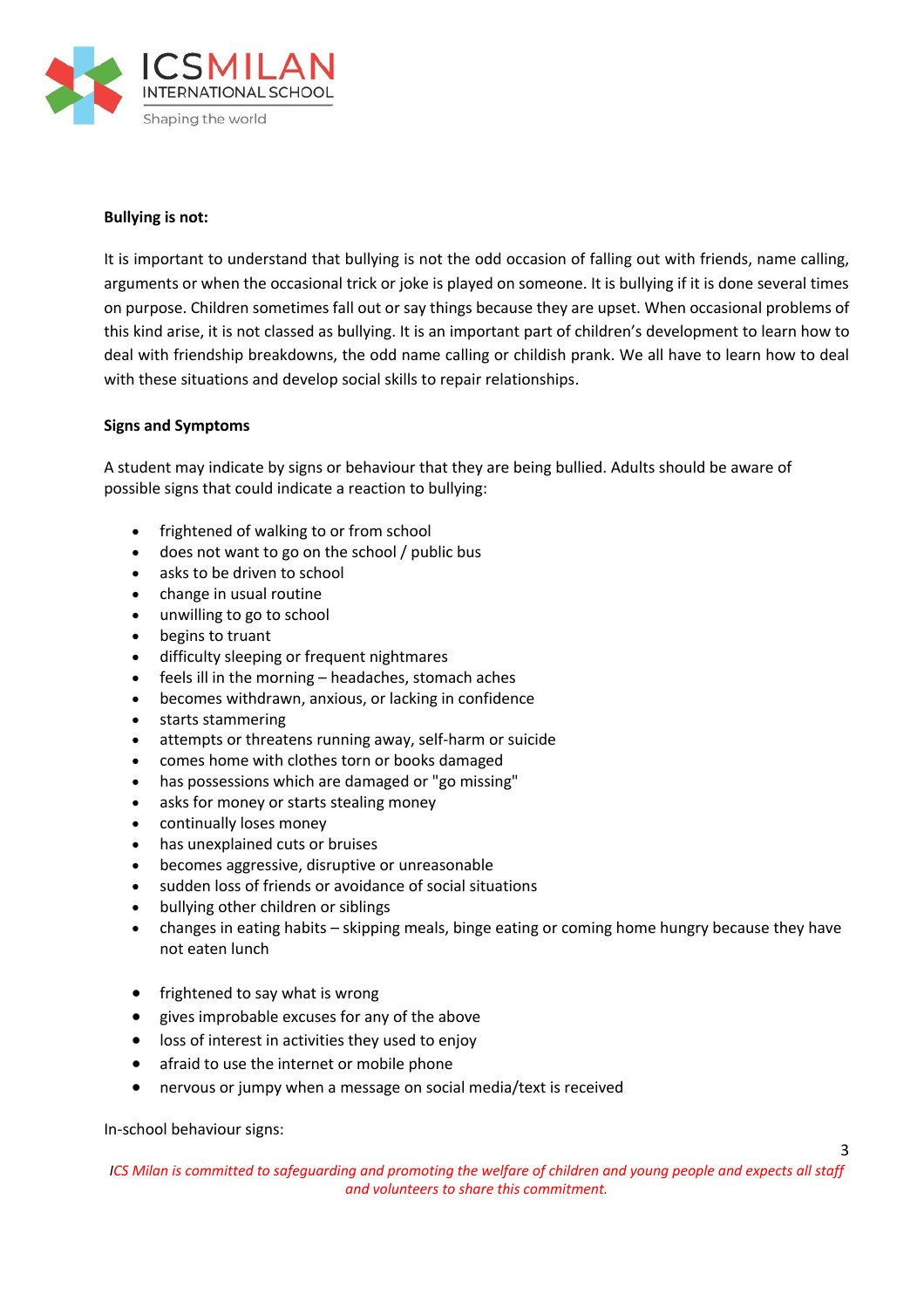

- finds it difficult to join a group during class work and discussion
- reluctant to answer questions in class or approach staff for academic help
- signs or spoken language which imply an unusual lack of self-esteem
- disengagement during tutor activities
- isolated or alone at lunch or break time
- standard of work declines
- A lack of care or engagement in class work and homework

These signs and behaviours could indicate other problems, but bullying should be considered a possibility and if it is felt appropriate, should be investigated.

#### **ROLES AND RESPONSIBILITIES**

**The Executive Principal** will:

- be responsible for the implementation and day-to-day management of the policy and procedures
- ensure all stakeholders are aware of the policy and that they know how to identify and deal with incidents of bullying
- report to Globeducate about the effectiveness of the anti-bullying policy on request
- ensure that all children know that bullying is wrong, and that it is unacceptable behaviour in school
- ensure that all members of staff receive sufficient training to be equipped to identify and deal with all incidents of bullying
- set the school climate of mutual support and praise for success, so making bullying less likely

When children feel they are important and belong to a friendly and welcoming school, bullying is far less likely to be part of their behaviour.

**Staff**, including teachers, support staff and volunteers, will:

- be responsible for ensuring that the policy and procedures are followed, and consistently and fairly applied
- advise the Executive Principal on the effectiveness of the policy and procedures. They also have responsibility, with the support of the Executive Principal, for taking shared responsibility in highlighting and reporting incidences of bullying and implementing the agreed policy and procedures consistently
- do all that they can to eradicate bullying
- attend training that equips them to identify bullying and to follow school policy and procedures with regard to behaviour management
- use a range of methods to help prevent bullying and to establish a positive climate of trust and respect for all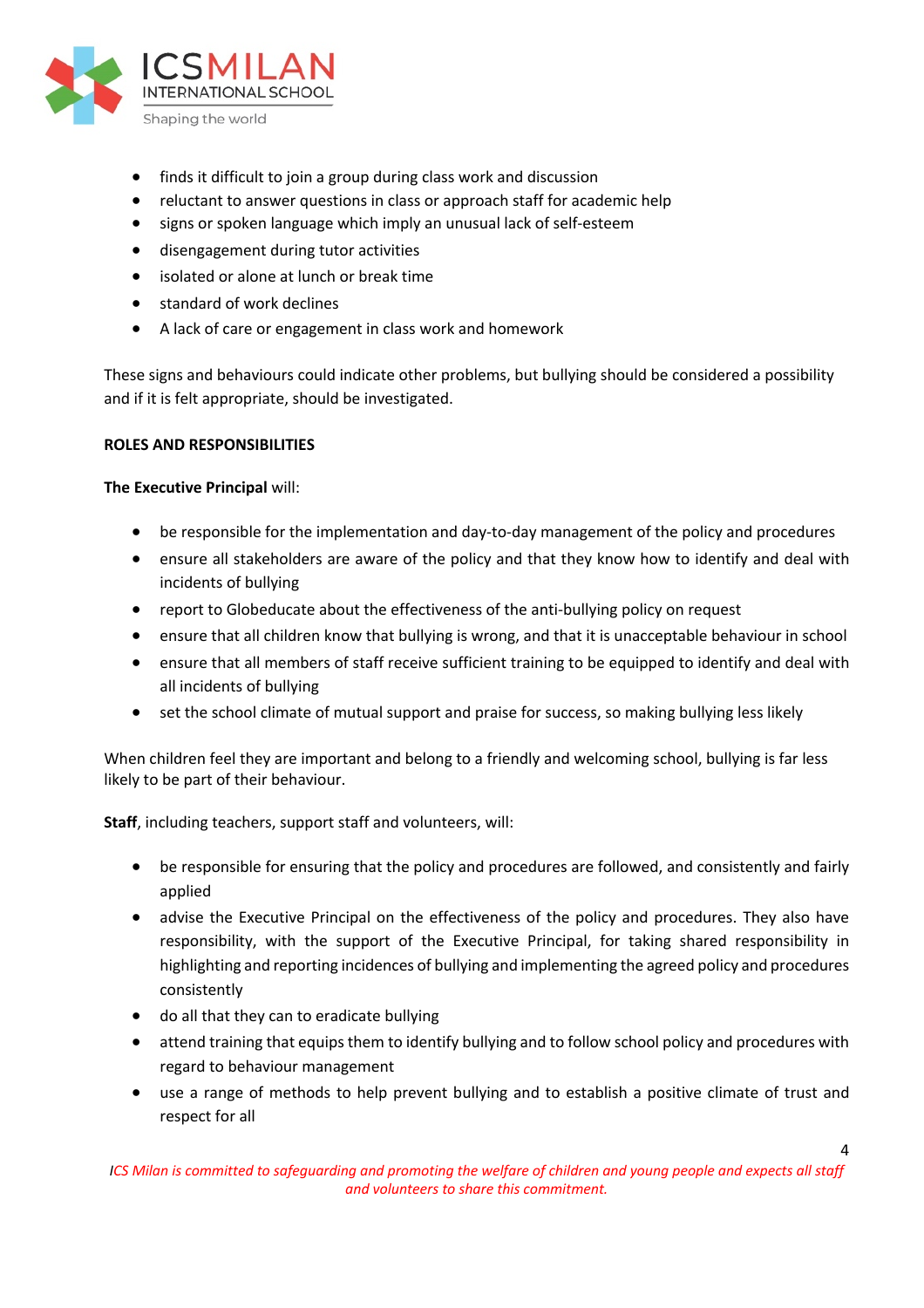

- keep a vigilant watch on suspected 'bullies' any incidents will be handled carefully
- do all they can to support a child who is being bullied

#### **Bullying in the workplace**

Incidents, where it has been deemed that a member of staff has been bullying a child, will be taken very seriously. The Executive Principal, will deal with this; formal action will be taken where necessary. Such action will also be taken if it is deemed that a member of staff is bullying other members of staff, students or parents (for example, via social media)

In the event of the Executive Principal being involved in such incidents, reports will be given immediately to the CEO who will also take formal action where necessary.

#### **Parents and carers** will:

- support the school by not accepting any form of bullying behaviour and by reporting any bullying incidents that they are aware of;
- be encouraged to work in partnership with the school to assist it in maintaining the policy and will have the opportunity to raise any issues arising from the operation of the policy by contacting the Executive Principal or one of the Heads of Phase (HOEY, HOP, HOMY,)
- encourage their child to be a positive member of the school community

#### **Students** will:

- be encouraged to tell somebody they trust if they are being bullied, and if the bullying continues they must keep letting people know;
- be expected to tell somebody if they see someone else being bullied;
- be made fully aware of the school policy, procedures and expectations;
- be encouraged to participate fully in activities that raise their awareness about bullying, in order that they clearly understand what to do if they, or another child, are being bullied.

#### **Procedures for reporting and responding to bullying incidents**

All staff will respond calmly and consistently to all allegations and incidents of bullying at our school. They will be taken seriously by all staff and dealt with impartially and promptly. All those involved will have the opportunity to be heard. Staff will protect and support all children involved whilst allegations and incidents are investigated and resolved.

The following step-by-step procedure will be used for reporting and responding to bullying allegations or incidents: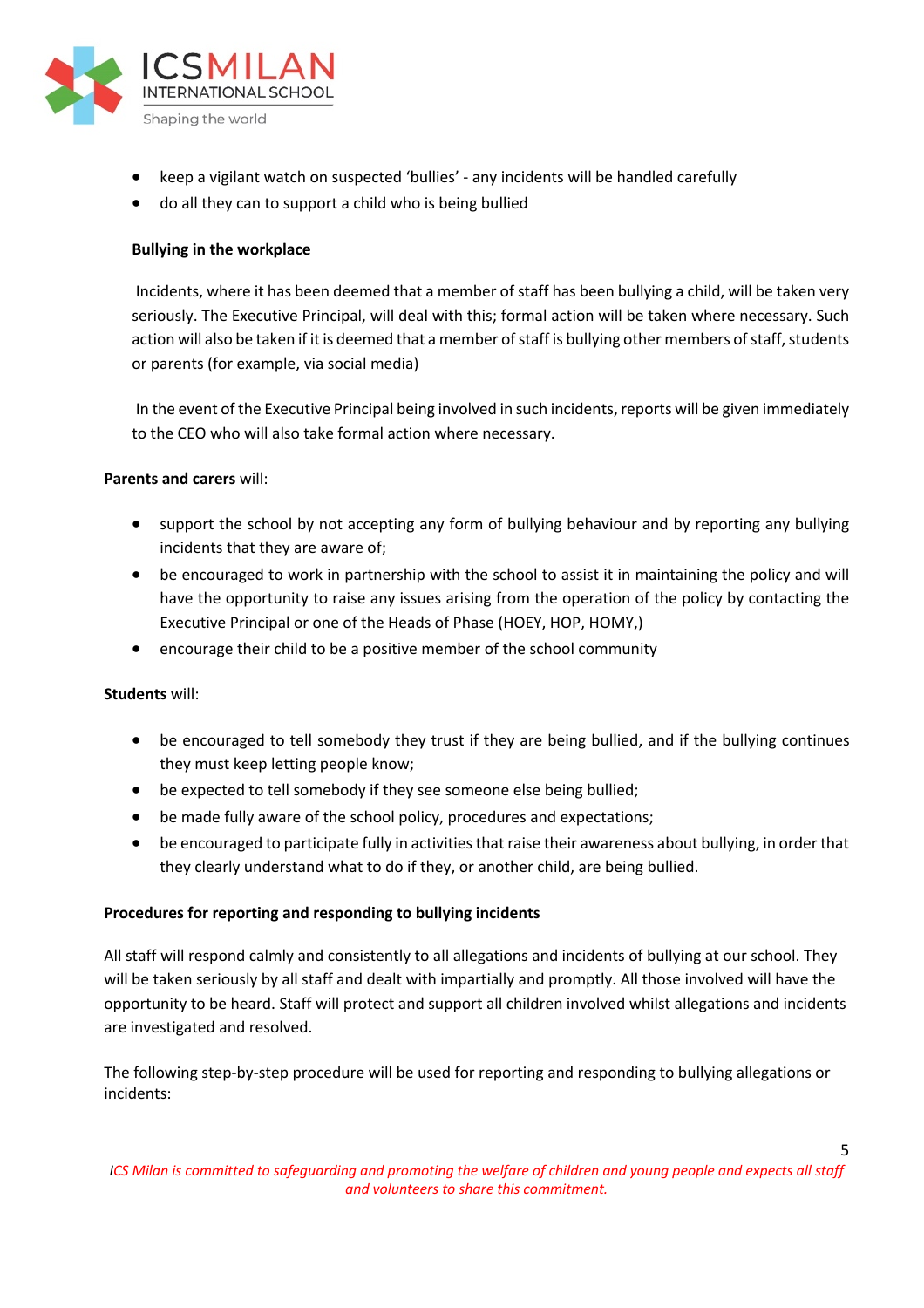

- 1. Report all bullying allegations and incidents to staff.
- 2. Staff will make sure the victim(s) is and feels safe.
- 3. Appropriate advice will be given to help the victim(s).
- 4. Staff will listen and speak to all children involved about the incident separately.
- 5. The problem will be identified and possible solutions suggested.
- 6. Staff will attempt to adopt a problem-solving approach which will move children on from them having to justify their behaviour.
- 7. Appropriate action will be taken quickly to end the bullying behaviour or threats of bullying.
- 8. Staff will reinforce to the bully that their behaviour is unacceptable.
- 9. The bully (bullies) may be asked to genuinely apologise. Other consequences may take place and appropriate sanctions applied (see next section).
- 10. If possible, the students will be reconciled.
- 11. An attempt will be made, and support given, to help the bully (bullies) understand and change his/her/their behaviour.
- 12. In cases of bullying, the incidents will be recorded by staff. All reports will be kept on file.
- 13. In all serious cases parents of all children involved will be informed and will be invited to come into school for a meeting to discuss the problem.
- 14. After the incident has been investigated and dealt with, each case will be monitored to ensure repeated bullying does not take place.
- 15. Bullying incidents will be discussed regularly at staff meetings.

Appropriate sanctions will be decided on based upon the age of children involved, severity of behaviour and each individual case.

The following sanctions may be used:

- Apologise to the victim(s) verbally or in writing.
- Lose privileges.
- Lose playtimes (stay with class teacher)
- Spend playtimes and lunchtimes with an adult.
- Parents will be invited into school.
- Introducing an individual behaviour plan.
- Be removed from class and work in isolation
- Be sent to the Head of EYFS, Primary, MYP, IB and/Executive Principal.
- Be withdrawn from participation in school visit, clubs and events not essential to the curriculum.

Only in the most extreme cases:

- Fixed term exclusion;
- Permanent exclusion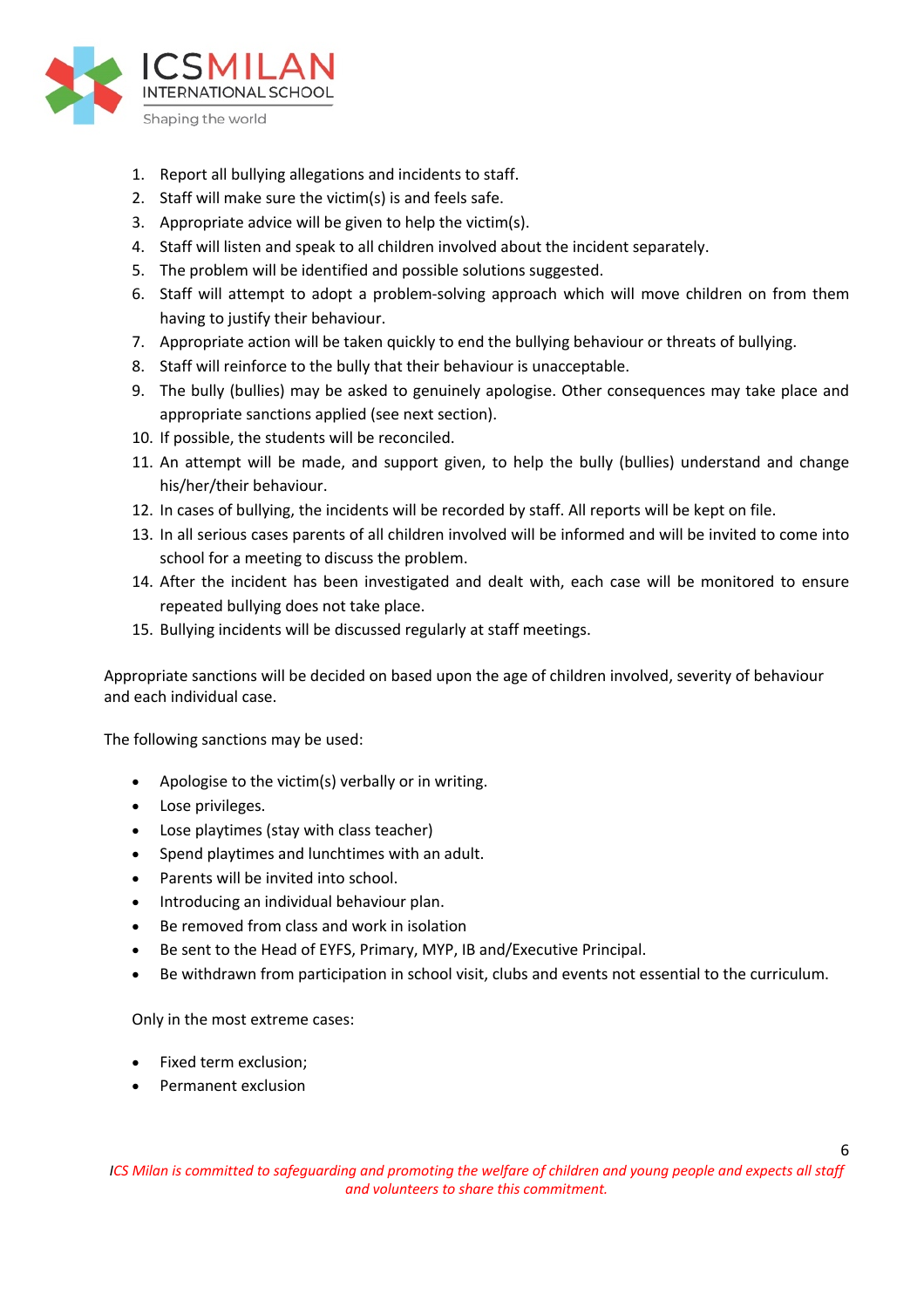

#### **Strategies for the prevention and reduction of bullying**

Whole school initiatives and proactive teaching strategies will be used throughout the school to develop a positive learning environment with the aim of reducing the opportunities for bullying to occur. These might include:

- Involving the whole school community in writing and reviewing the policy;
- Producing a 'child speak' version of the policy for the children:
- Each class agreeing on their own set of class rules;
- Awareness raising through regular anti-bullying assemblies;
- PHSE scheme of work from Year 2 used to support this policy;
- Annual involvement in 'Anti-bullying Week' (November)
- Circle time on bullying issues;
- Setting up of a circle of friends support network where a small group of children volunteer to help and support an individual experiencing difficulties;
- Children listening to stories and poems and drawing pictures about bullying;
- Using drama activities and role-plays to help children be more assertive and teach them strategies to help them deal with bullying situations;
- Introduction of a confidential 'Worry' box where children and parents/guardians can write and post their concerns and ideas;
- Introducing playground improvements and initiatives (ICS Friendship Squad);
- Using praise and rewards to reinforce good behaviour;
- Encouraging the whole school community to model appropriate behaviour towards one another;
- Organising regular anti-bullying training for all staff.
- Workshops for parents

## **Part 2**

## **What is cyberbullying?**

Cyberbullying is *"the use of information and communications technology, particularly mobile phones and the internet, deliberately to upset someone else"*.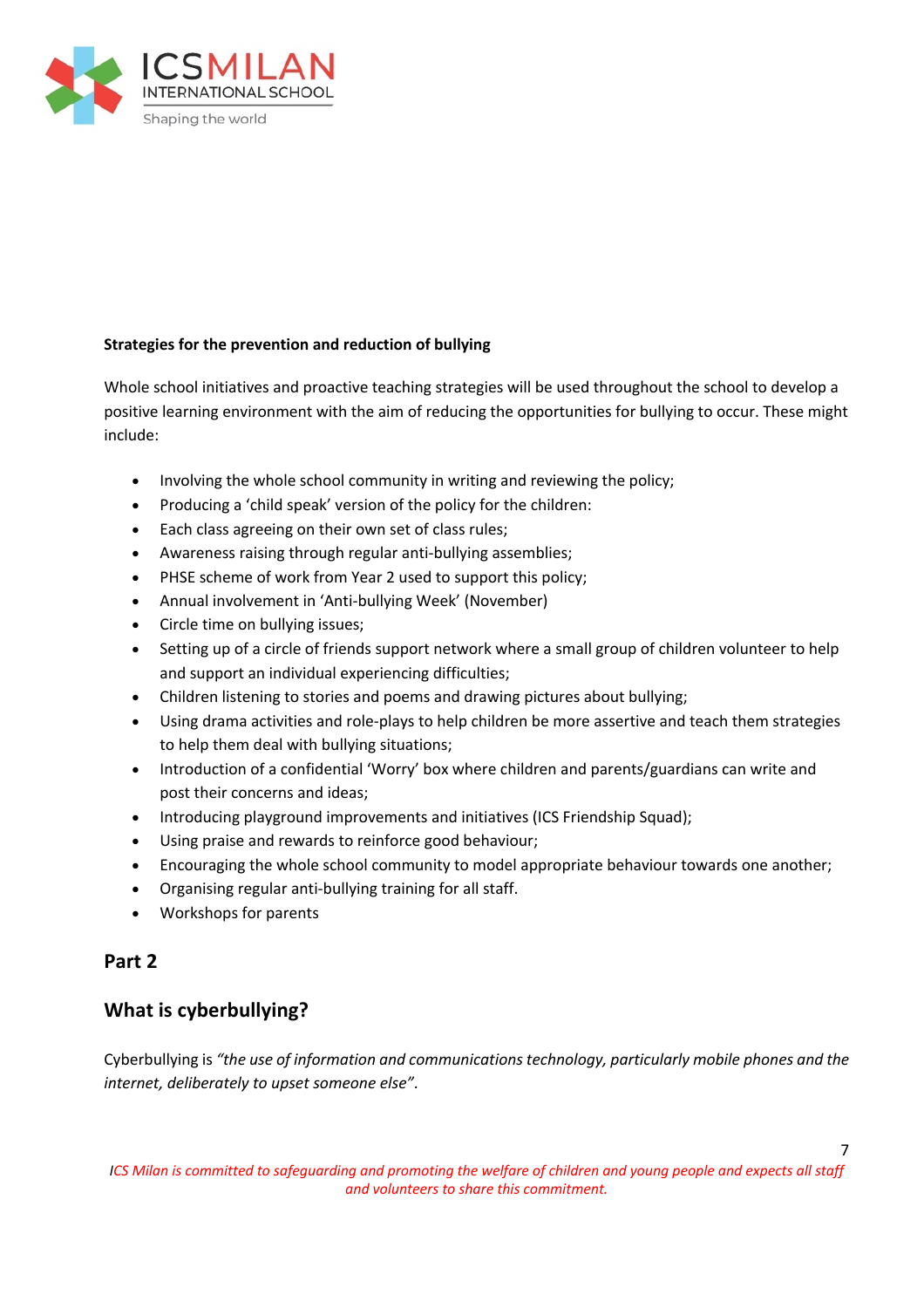

Given the particular nature of this form of bullying and the fact that the victim and bully do not have to be in close proximity for the bullying to take place, tackling cyberbullying can present particular challenges.

- Its scale and the scope of its impact can be greater;
- • the act of bullying can be remote given that its perpetrator and victim are physically separate;
- • the cyberbully has a long reach and can easily carry out 'cyberstalking';
- $\bullet$   $\bullet$  the bullying can be more intense 24/7;
- • defamatory material can be easily published to a wide audience.

The particular forms of cyberbullying can include any of the following:

• harassment or cyberstalking;

• defamation or vilification (intentional false communication, either written or spoken, that harms a person's reputation);

- impersonation;
- unauthorised publication of private images;
- manipulation;
- peer rejection.

Technology allows the user to bully anonymously or from an unknown location, twenty-four hours a day, seven days a week. Cyberbullying leaves no physical scars so it is less evident to a parent or teacher, but it is nevertheless highly intrusive and the hurt it causes can be very severe.

There are many different methods by which cyberbullying takes place. The following list is not exhaustive; the development of information and communications technology is so rapid that new styles of cyberbullying are emerging constantly. Moreover, young people are particularly adept at adapting to new technology.

- Text messages: messages that are threatening or cause discomfort.
- Picture/video clips via mobile phone cameras: images sent to others to make the victim feel threatened or embarrassed.
- Mobile phone calls: silent calls or abusive messages; stealing a victim's phone and using it to harass others, making them believe that the victim is responsible.
- Emails: threatening or bullying emails, often sent using a pseudonym or somebody else's name.
- Chatroom bullying: menacing or upsetting responses to children or young people when they are in a web- based chatroom.
- Instant messaging (IM): unpleasant messages sent while children conduct real time conversations online using services such as Whatsapp, Viber, Snapchat.
- Bullying via websites: use of defamatory blogs, personal websites, online personal 'own web space' and social media such as Facebook or Twitter.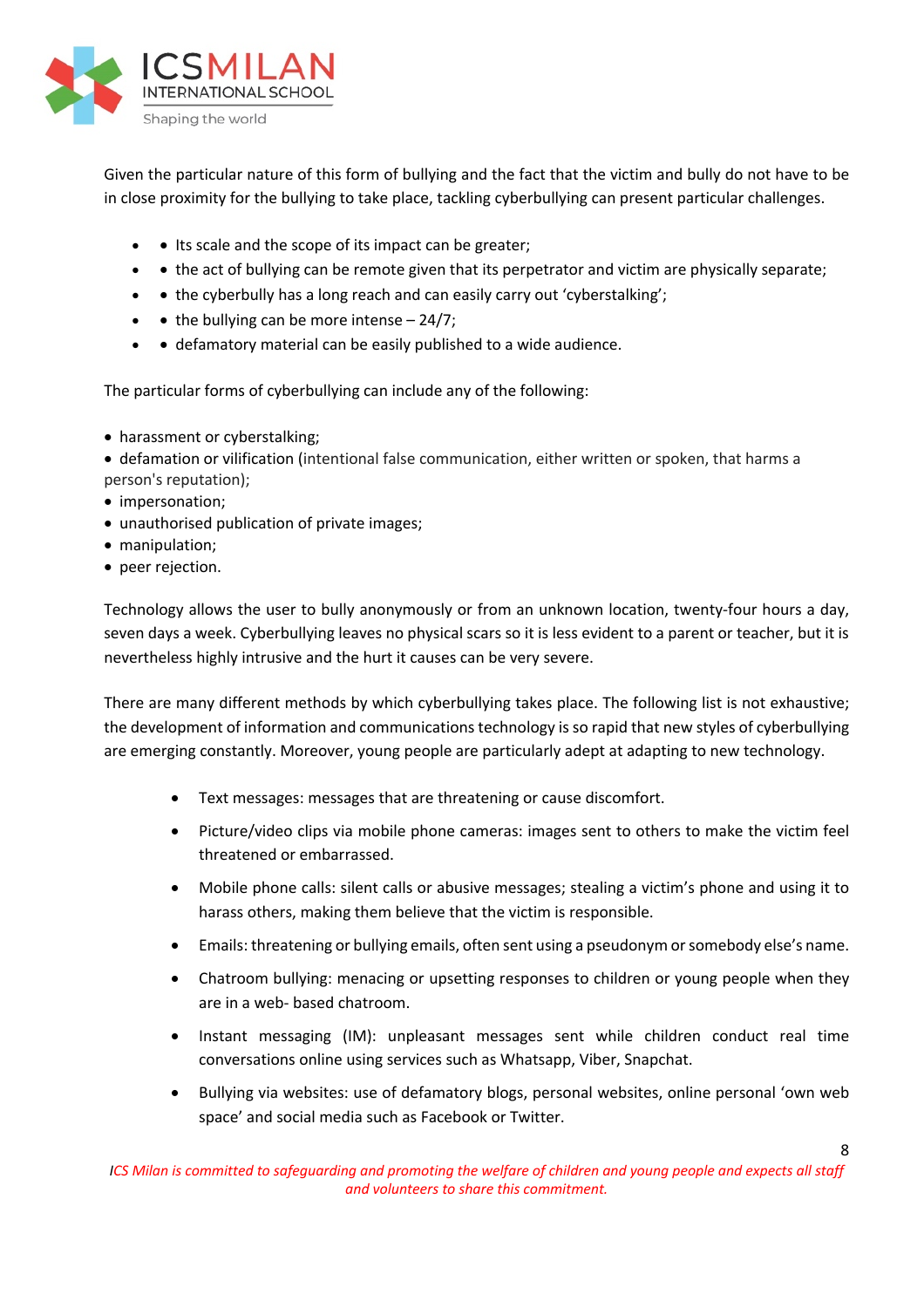

#### **The School's Expectations in Respect of Cyberbullying**

Cyberbullying, even more so than other forms of bullying, throws up many challenges for schools in a world which is increasingly digital. The School has clear expectations in respect of the use of information and communication technology (see Acceptable Use Policy) and, where possible, will tackle incidents of bullying and cyberbullying in order to prevent them escalating and causing serious damage to individuals, the broader school community and the School's reputation. It must, however, be acknowledged that much cyberbullying takes place beyond the confines of the School and over which the School has no control or jurisdiction.

All students are expected to adhere to the following expectations.

- Students must not behave in a way or use information and communication technology, both inside and outside school, to engage in any activity that is intended deliberately to upset another person, to bully or defame.
- Students should not participate in activities as 'bystanders' or accessories such as taking part in online polls or discussion groups where individuals are the object of defamation or vilification. Any student engaging in bullying or cyberbullying in any of its forms, whether or not the behaviour takes place on the School premises, can expect to be subject to the School's full range of disciplinary sanctions. This may include permanent exclusion from the School.
- All students are expected to collaborate fully in any enquiry the School may need to conduct regarding bullying and/or cyberbullying. This may relate to a student's use of ICT both in and out of school where there is reasonable belief that cyberbullying has taken place and that this will assist in bringing an end to such activity.

#### **Procedures**

- 1. Whilst staff/student relationships, staff awareness, presence, duty rotas and the physical layout of school should help limit the incidences of bullying, the following procedures should be followed:
- 2. All incidents of bullying should be reported to the appropriate Head of Primary, Middle Years (7-11)
- 3. In cases of serious bullying a written record of the report will be made with written records kept of the follow up investigation on the MIS. Interviews should be conducted with two members of staff present.
- 4. If judged to be appropriate parents will be informed and will usually be asked to come in to a meeting to discuss the problem and its resolution.

If necessary and appropriate, police may be consulted.

- 1. The bullying behaviour or threats of bullying will always be investigated and, where found to be proven, will be tackled quickly with a view to stopping the bullying behaviour.
- 2. An attempt will be made to help the bully change his/her behaviour.

*ICS Milan is committed to safequarding and promoting the welfare of children and young people and expects all staff and volunteers to share this commitment.*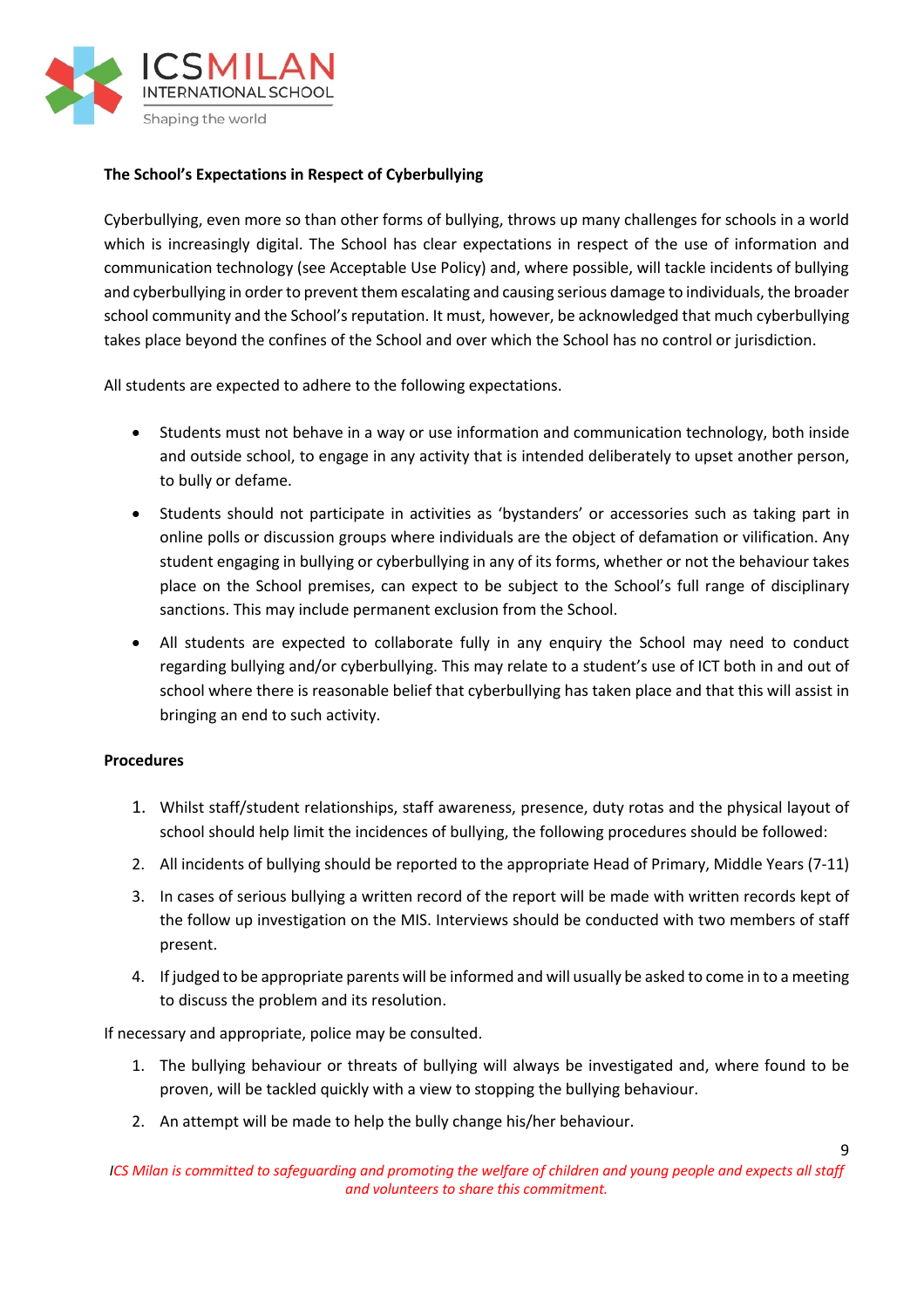

- 3. The behaviour of bullies and the safety of victims will continue to be monitored by a senior member of staff following resolution of the original issues.
- 4. Parents are asked to keep the school and staff informed of any concerns, and to encourage their child to report any incidents immediately to an appropriate member of staff.

#### **Outcomes**

- 1. The bully (bullies) may be asked to apologise genuinely. The full range of disciplinary sanctions outlined in the School's Behaviour Policy may be applied. Bullying in all its forms will be considered to be a serious disciplinary matter.
- 2. In serious cases exclusion, either temporary or permanent, will be considered.
- 3. If possible, the students will be encouraged to be reconciled.
- 4. Students who are victims of bullying will receive support from pastoral staff to rebuild confidence and self-esteem and to ensure that they feel safe.
- 5. After the incident(s) have been investigated and dealt with, each case will be monitored to ensure repeated bullying does not take place.

#### **Prevention**

The School's **PSHE** and pastoral programmes focus on the issues surrounding bullying in all key stages every year. As part of the e-safety programme, led by the School's Safeguarding Team awareness of safety on the internet is emphasised in teaching programmes as are ways of keeping safe on the internet. The school also runs an Anti-Bullying week each year.

Teaching staff receive **training** in the identification of bullying and the means of dealing with incidents as part of Child Protection training, annually. The Student Council ( established Feb 2021) will also receive advice in helping younger students report bullying and in promoting a bully intolerant culture within the school. E-safety **training** for students, parents and staff is also provided by outside organisations, alongside **PSHE** lessons across the whole school and tutor time activities in Secondary School. In the Primary School playground, buddies may be deployed to support others, encouraging inclusion and interaction for specific children. In addition, in the Primary School a child may be linked with a class buddy.

#### **How can parents help?**

- 1. Show interest in your child's social life and school events.
- 2. Encourage your child to have friends round,to join clubs and to be tolerant and broadminded towards others.
- 3. Build up your child's self-esteem by emphasising positive features and accepting individual characteristics.
- 4. Discuss the School's anti-bullying policy with your child and suggest positive strategies .
- 5. Do not tell your child that bullying is part of growing up or imply that it is in any way acceptable.
- 6. Encourage your child to take action on bullying, but do not tell him/her to retaliate either physically